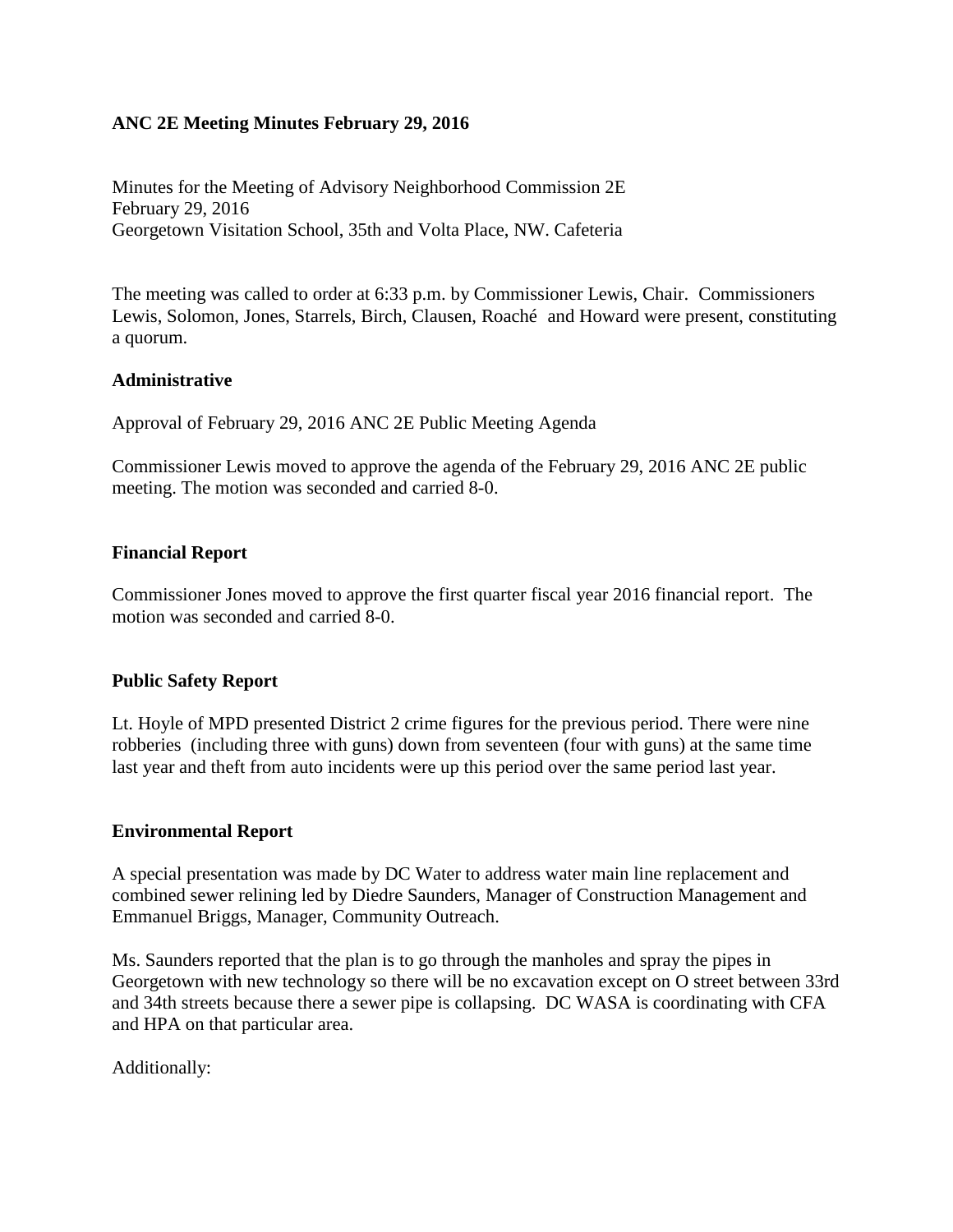- the small water main replacement is expected to be completed by March 30, 2016.
- DDOT is responsible for coordinating street work with other utilities and holds regularly scheduled meetings.

Commissioner Jones requested that Ms. Saunders ask DDOT to coordinate with DGS on the Hyde-Addison construction project as well as DOH for the potential rodent problems resulting from both projects.

### **Community Comment**

Ruth Werner reported that the DC budget is being presented and the schedule of hearings in April is on the DC Council website.

### **New Business**

Commissioner Starrels made the following motion:

# **ANC 2E endorses the Lawyers Have Heart 10K & 5K on June 11, 2016 as proposed.**

The motion was seconded and carried 8-0.

Commissioner Starrels made the following motion:

# **ANC 2E endorses the Sprint Four the Cure 5K on September 17, 2016 as proposed.**

The motion was seconded and carried 8-0.

Commissioner Starrels made the following motion:

# **ANC 2E endorses the Nations Tri event scheduled for September 11, 2016.**

the motion was seconded and carried 8-0.

Commissioner Starrels made the following motion:

### **ANC 2E endorses BikeRideDC on May 22, 2016 with the following stipulations:**

**1. The organization needs to find ways to coordinate with Georgetown University to minimally impact their commencement ceremonies and (2.) give ANC 2E the event budget numbers and charitable donation information by the end of the month.**

The motion was seconded and carried 8-0.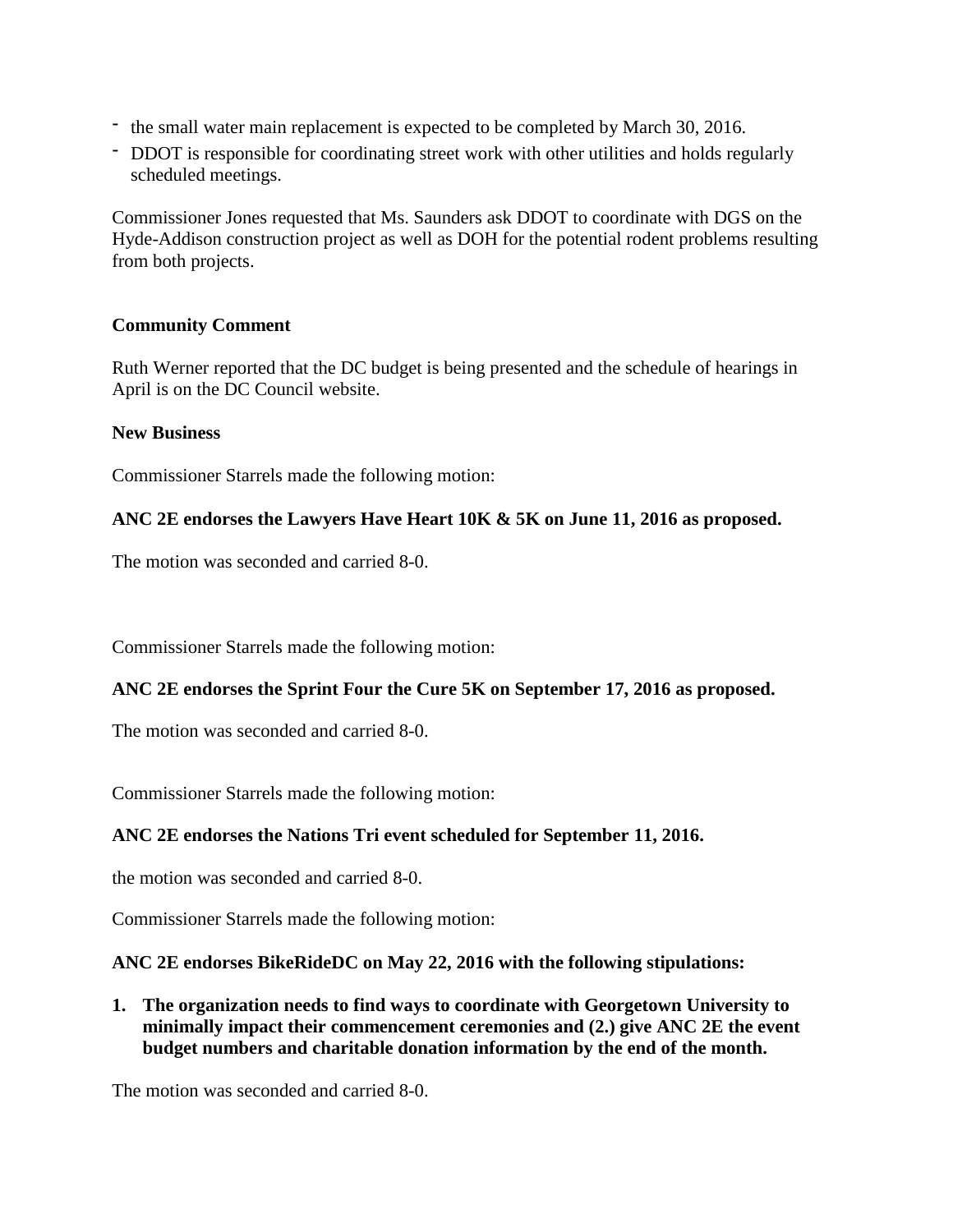#### **Zoning:**

Commissioner Jones made the following resolution:

#### **With regard to BZA APPLICATION NO. 17535A, 3254 O St., NW:**

ANC 2E requests that the Board of Zoning Adjustment defer consideration of Application No. 17535A until a pending dispute between the District of Columbia and Mr. Kebreab Zere concerning, among others things, whether homeowners whose properties abut the alley behind 3254 O Street have the right to access and traverse that alley. Alternatively, for the reasons set out in this resolution, ANC 2E asks the BZA to deny the applicant's request that BZA waive the requirements of section 202.10(d) of the Zoning Regulations to allow the issuance of a special exception that would allow the applicant to construct a "trellised walkway" to connect her existing single-family dwelling to her existing free-standing garage and to expand the garage to include an accessory apartment.

1. Background. As a preliminary matter, ANC 2E notes that the BZA has been asked to grant similar relief with respect the applicant's property at least four times since 2001. In 2006, the applicant applied for a special exception that would have allowed her to construct a covered walkway to connect her dwelling to the accessory garage located at the rear of her lot. The Applicant did not at that time apply for a special exception that would allow her to expand her garage. After citing the applicant's statement that she had no intent to pursue other construction, the BZA approved the special exception she requested. However, it appears the applicant did not go forward with the plans to construct the covered walkway, and she is now requested approval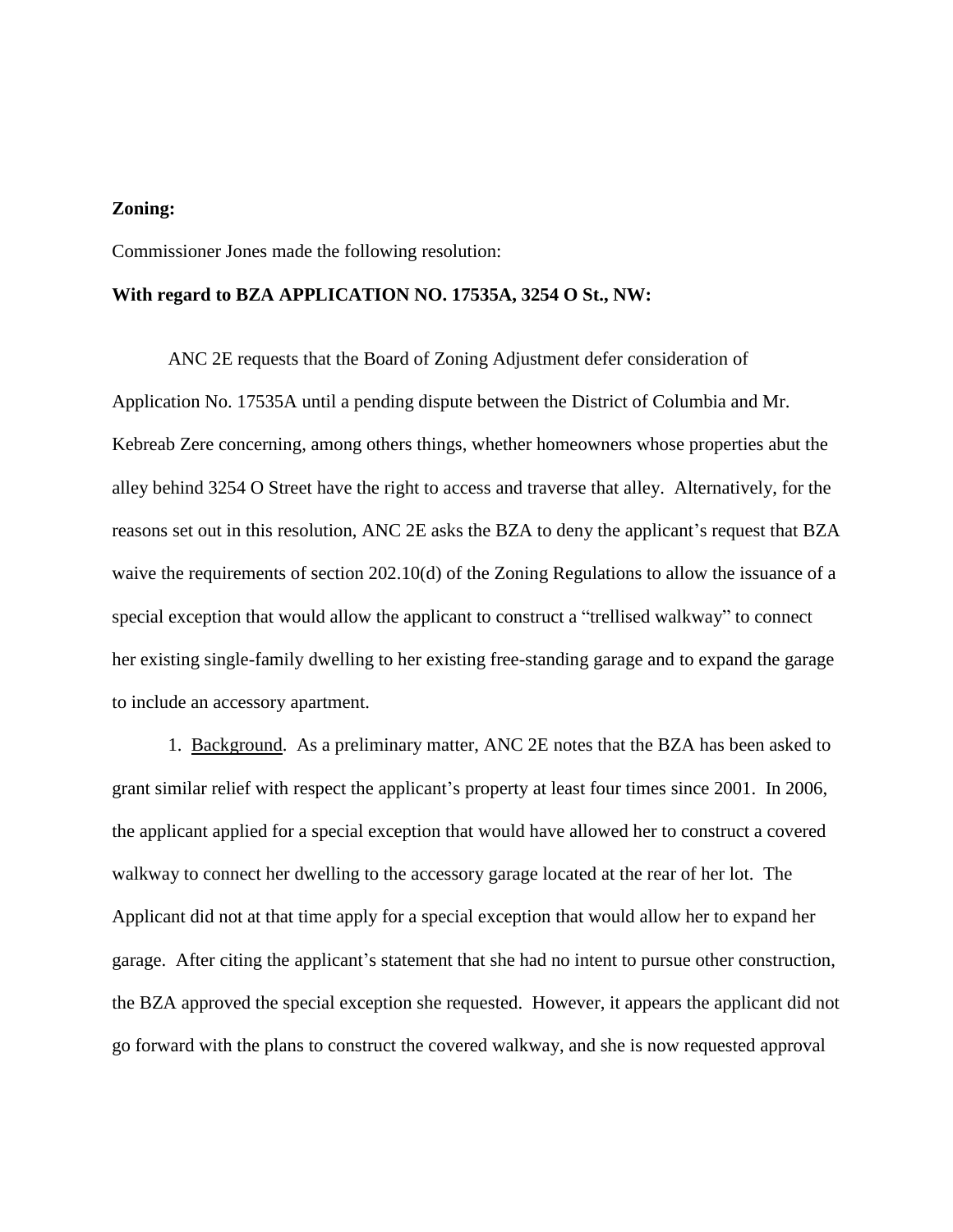of a special exception that allows both the construction of the covered walkway and expansion of the garage.

ANC 2E also notes that in 2010 and 2011, the applicant asked the Old Georgetown Board ("OGB") to review concept designs for alterations to her garage. After the OGB provided comments, the applicant apparently abandoned the project. The applicant has not asked the OGB to review the design that is the subject of her pending application to the BZA.

2. Request That Consideration Of Application Be Deferred. The garage that is the subject of Application No. 17535A abuts an alley that runs east to west between Potomac Street and 33rd Street, paralleling N Street to the south and O Street to the north. The project for which the applicant is seeking a special exception contemplates that the proposed accessory apartment could be accessed through a door to be added to the existing garage that would open on the alley. Mr. Kebreab Zere is the owner of five of the six tax lots that comprise the alley, including lots 804 and 820, the lots that abut the applicant's property. Mr. Zere has taken the position that neighbors such as the applicant (or her tenants) do not have the right to traverse the alley without his permission. The District of Columbia disagrees, and recently sued Mr. Zere, requesting, among other things, a declaration that the general public, including neighbors such as the applicant, have a right to traverse the alley by foot or by vehicle. ANC 2E submits that the question of whether occupants of the proposed accessory apartment would have the right to access that apartment through the alley is relevant to the BZA's consideration of the applicant's request for a special exception. Therefore, ANC 2E requests that the BZA defer its consideration of Application No. 17535A until the issue of the applicant's right of access to the alley has been resolved.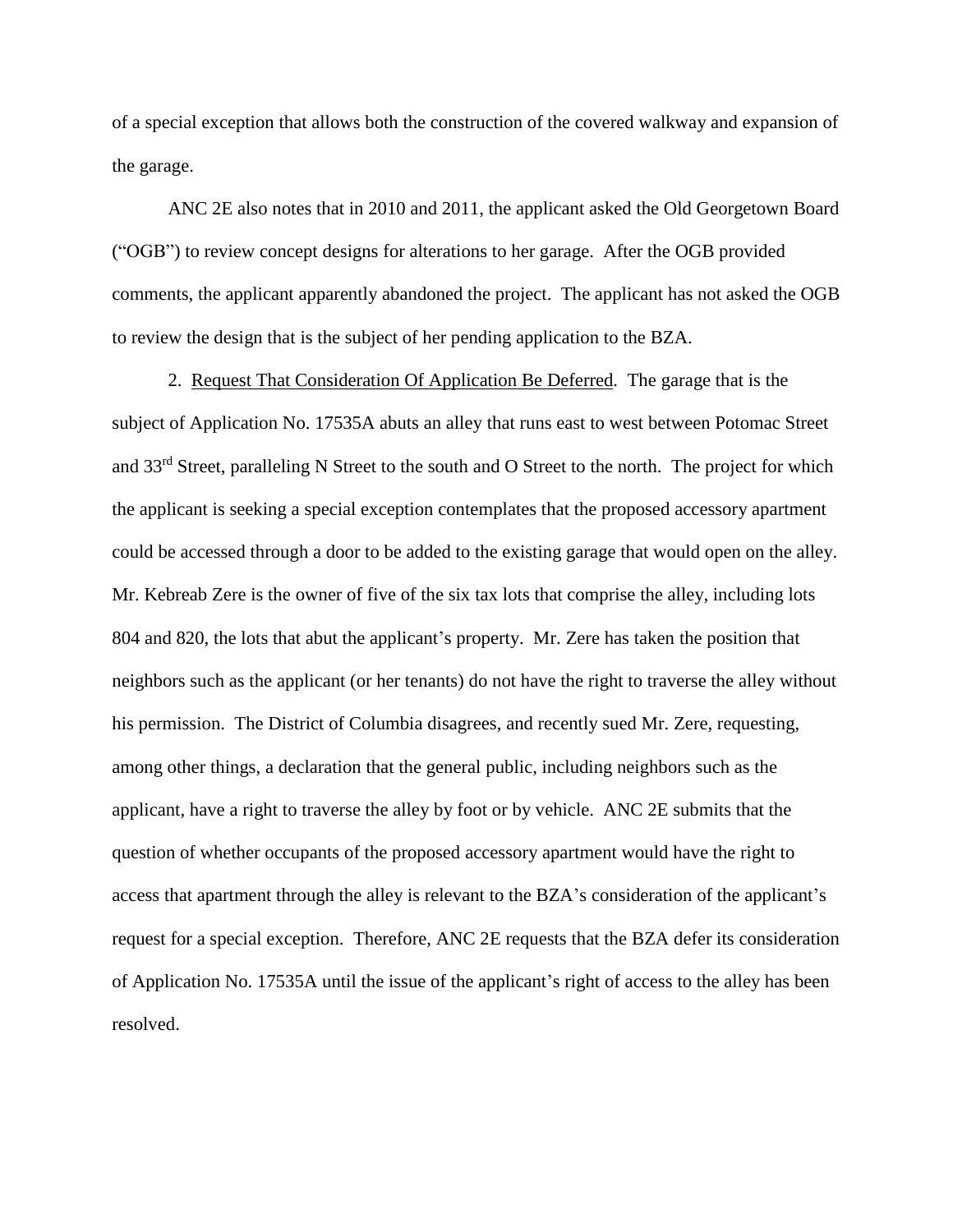3. Alternative Request That The Application Be Denied. If the BZA determines that hearing on Application No. 17535A, currently scheduled for April 5, 2016, should go forward, ANC 2E submits that the application should be denied. Section 202.10(d) of the Regulations provides that a special exception may be approved to permit the addition of an accessory apartment to an existing one-family detached dwelling only if the new apartment is to be "created only through internal conversion of the house, without any additional lot occupancy or gross floor area…" The expansion of the garage footprint as described in the plans and addition of a second story would clearly not be an "internal conversion" of the garage, much less of the house to which it is not currently connected. Moreover, even if the garage were considered to be part of the house because of the addition of a covered walkway connecting the two structures, the proposed project would not only increase lot occupancy, but would also increase the gross floor area of the combined structures by approximately 25%.

Recognizing that her proposal does not comply with the requirements of Section 202.10(d), the applicant has asked the BZA to waive those requirements. Section 202.10(i) of the Zoning Code permits the BZA to waive requirements such as those set out in Section 202.10(d) only if the modification resulting from the waiver does not "conflict with the intent of this section to maintain a single-family residential appearance and character in the R-1, R-2, and R-3 Districts…" The applicant argues that because the proposed accessory apartment would not be visible from O Street the single-family appearance and character of the neighborhood would not be affected by the project, but fails to acknowledge that an expanded garage with an accessory apartment on a new second floor and a door accessing the alley would be visible from both Potomac Street and 33<sup>rd</sup> Street. If constructed, the expanded garage would appear to be a stand-alone structure comprised of a first-floor garage and a second-story apartment. Such a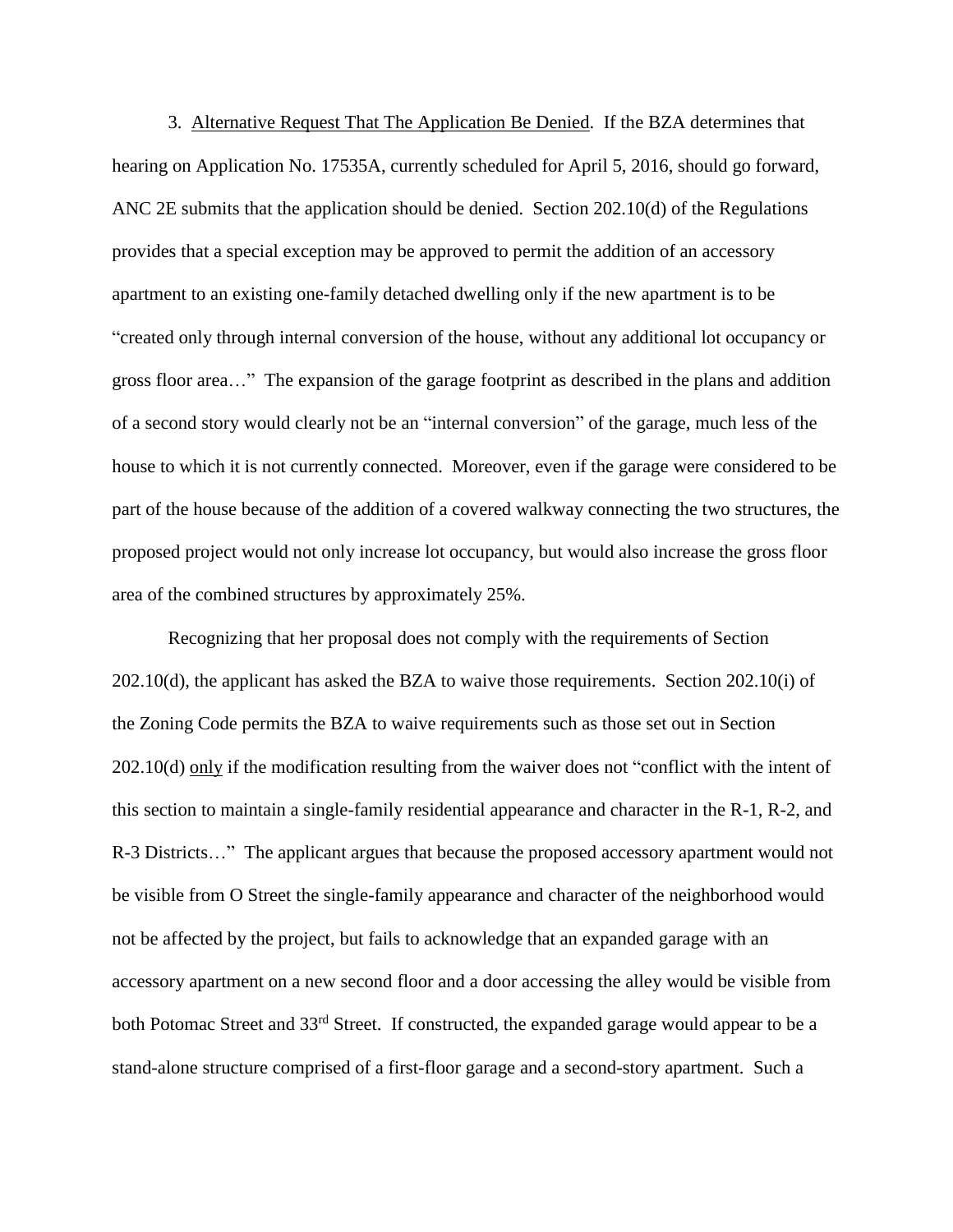structure would clearly conflict with the intent of Section 202.10 "to maintain a single-family residential appearance and character…" in the neighborhood.

ANC 2E also notes that the application submitted to the BZA contains no discussion whatsoever of how construction of the proposed walkway would comply with the Regulations. The application states that the "Principal Structure" created by connecting the two structures currently on the property with a covered walkway "would be under the maximum 60% lot occupancy for the Property." Given that section 403.2 of the Regulations allows for up to 60% lot coverage by a dwelling in the R-3 District only if the structure is classified as a "row dwelling" it appears the applicant assumes the project will change the house and its connected structures from its current classification as a detached dwelling to a row dwelling. However, this change is not discussed in the application. Furthermore, the application does not address the question of whether the addition of the walkway and the expansion of the garage would result in non-compliance with sections 404 and 406 of the Regulations, which govern Rear Yards and Courts, respectively.

For the reasons stated in the resolution, ANC 2E respectfully submits that BZA Application No. 17353A should be denied.

The motion was seconded and carried 8-0.

#### **Old Georgetown Board**

Commissioner Starrels made the following motion:

#### **With regard to OG 16-127 (HPA 16-212) 1065 31st St., NW:**

ANC 2E has no objection but does not endorse the flagpoles at 1065 31st St., NW.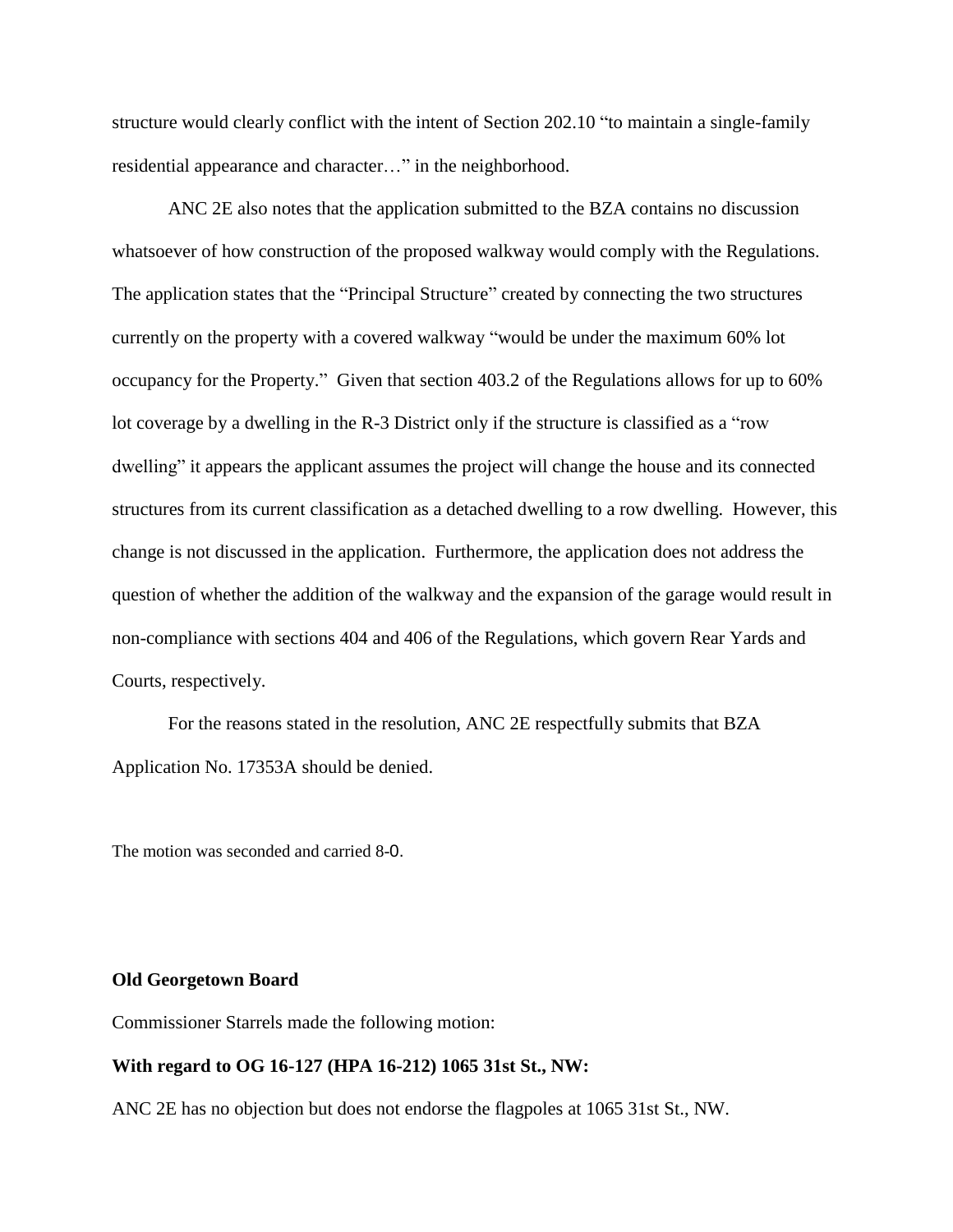Commissioner Starrels made the following motion:

# **With regard to OG 16-124 (HPA 16-197) 3000 K St., NW:**

ANC 2E has no objection to the project as proposed.

Commissioner Starrels made the following motion:

# **With regard to OG 16-136 (HPA 16-228) 3124 M St., NW:**

ANC 2E objects to the plan as presented. The ground floor windows have no relationship to the floors above. Furthermore, the windows on the ground floor including the stark white surround have no relationship to the historic buildings around it.

Commissioner Starrels made the following motion:

# **With regard to OG 16-129 (HPA 16-215) 3222 M St., NW:**

ANC 2E has no objection to the repositioning of the awning as presented.

The motion was seconded and carried 8-0.

Commissioner Starrels made the following motion:

# **With regard OG 16-1333 (HPA 16-224) 3348 Prospect St., NW:**

ANC 2E does not endorse the plans as presented and has the following concerns:

- **1.** The cornice on the 34th street side of the building bears no relationship to the rest of the building or the surrounding buildings.
- **2.** We urge the board to consider the treatment of windows on that same side.
- **3.** We are not in favor of the terrace which could be used as an outdoor party area and we object to the proposed above-grade trellis as not being in keeping with the historic character of the neighborhood and the building in particular.
- **4.** We have a concern about the disposal of trash. Presently there are photos on the internet of this house with nine trash containers outside. The owners need to ensure the trash is properly contained.
- **5.** There is concern from a fire and safety standpoint about egress which seems to be possibly inadequate.
- **6.** We have no objection to adding to the front steps.

The motion was seconded and carried 8-0.